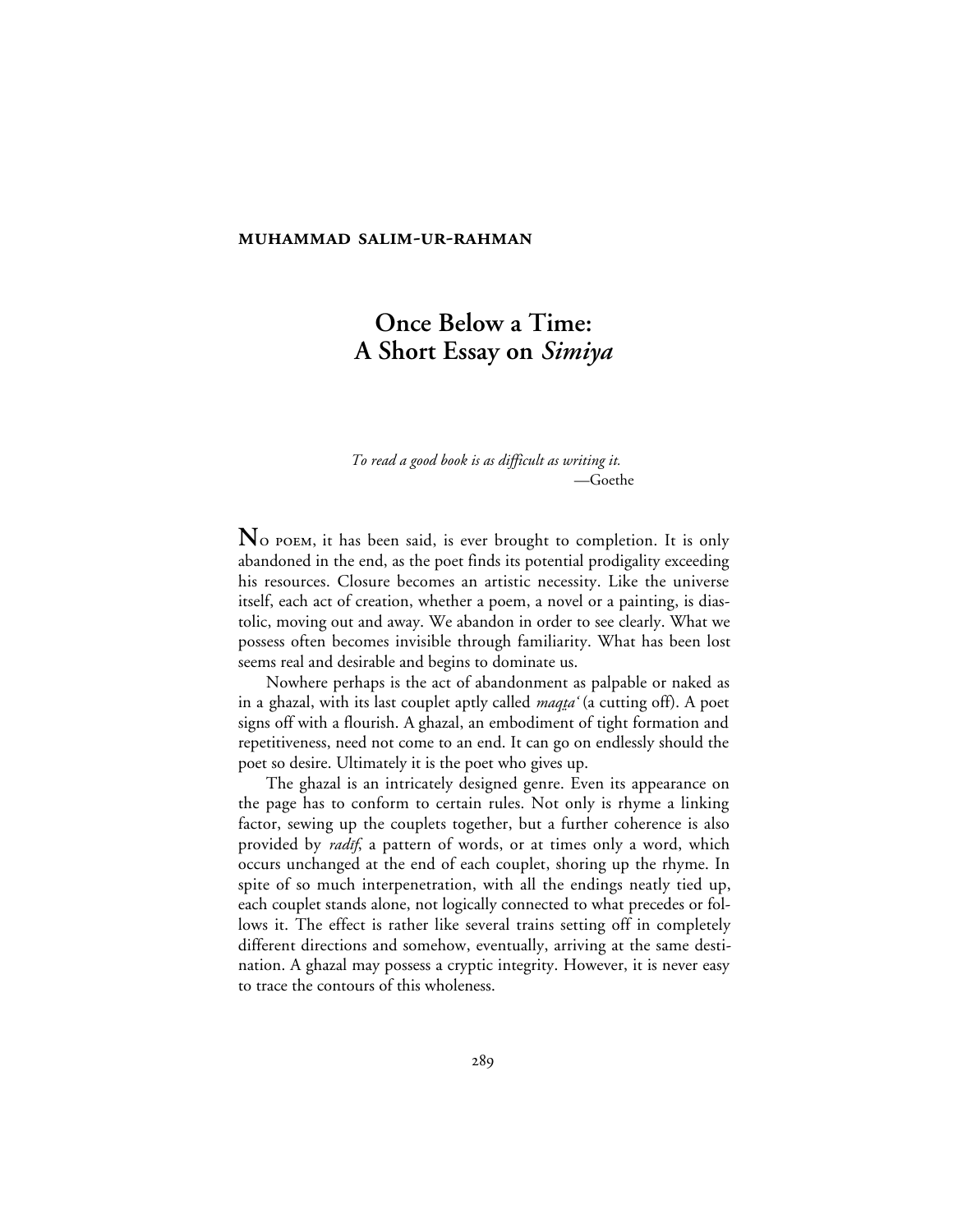Both the sophistication of the ghazal and the act or state of abandonment play a pivotal role in Naiyer Masud's Simiya, a collection of five intertextured stories.<sup>1</sup> Read individually, each story seems perfectly selfcontained and autonomous. They share, however, a certain opaqueness. Read together they convey the impression of an organic whole, as if deep down there were a prolific intermingling of roots. At the same time their latent mystery, instead of moving toward a resolution, merely deepens. As mentioned above, there is a totality of meaning in a ghazal which cannot be grasped. It remains tenaciously elusive. Its components can be analyzed and meanings tagged to them, but seen as a whole they defy any consensus of interpretation.

It is possible that *Sīmiyā* may have been conceived as a ghazal. If so, it is a tour de force, in which the refinements of a non-linear anti-narrative traditional form have been crossed with the technique of a linear fiction, derived from Western models. One can sense Kafkaesque or Dostoevskian elements in Naiyer Masud's work. Nevertheless his ingenuity is remarkable. The synthesis in *Sīmiyā* of disparate components has generated an energy hard to match in recent Urdu fiction.

All this would be germane to a literal meaning of the word  $\sin \theta$ . Simiyā is a branch of the occult. It can mean, depending on the context, either metempsychosis or the art of creating illusions. Naiyer Masud has, therefore, by electing this word made his intentions clear. What he offers us is nothing, but the nothingness is papered over with a confetti of words which, as language is fraught with ambiguities and paradoxical nuances, creates illusions. The world, in fact the cosmos itself, is, in a mystical sense, illusion ( $m\bar{a}y\bar{a}$ ). The nothingness, in the context, seems to embrace a fathomless despair, a state of silent terror or maybe a contentment beyond speech and signification.

The brief prologue with which the book opens strengthens the argument that *Sīmiyā* is carefully designed. There is, if one may coin the word, "imagineering" at work here.

[Imām] Ja'far Şādiq: "O Jābir, do you or do you not see this pattern on the wall and can you or can you not descry that it has an orderly, geometrical shape? You enjoy looking at the pattern, not

 <sup>1</sup> <sup>1</sup>Lucknow: Kitābnagar, Nușrat Publishers, 1984; reprint, Lahore: Qausain, 1987; the stories are: "Ōjhal," "Nuṣrat," "Mārgīr," "Sīmiyā," and "Maskan." —*Eds.*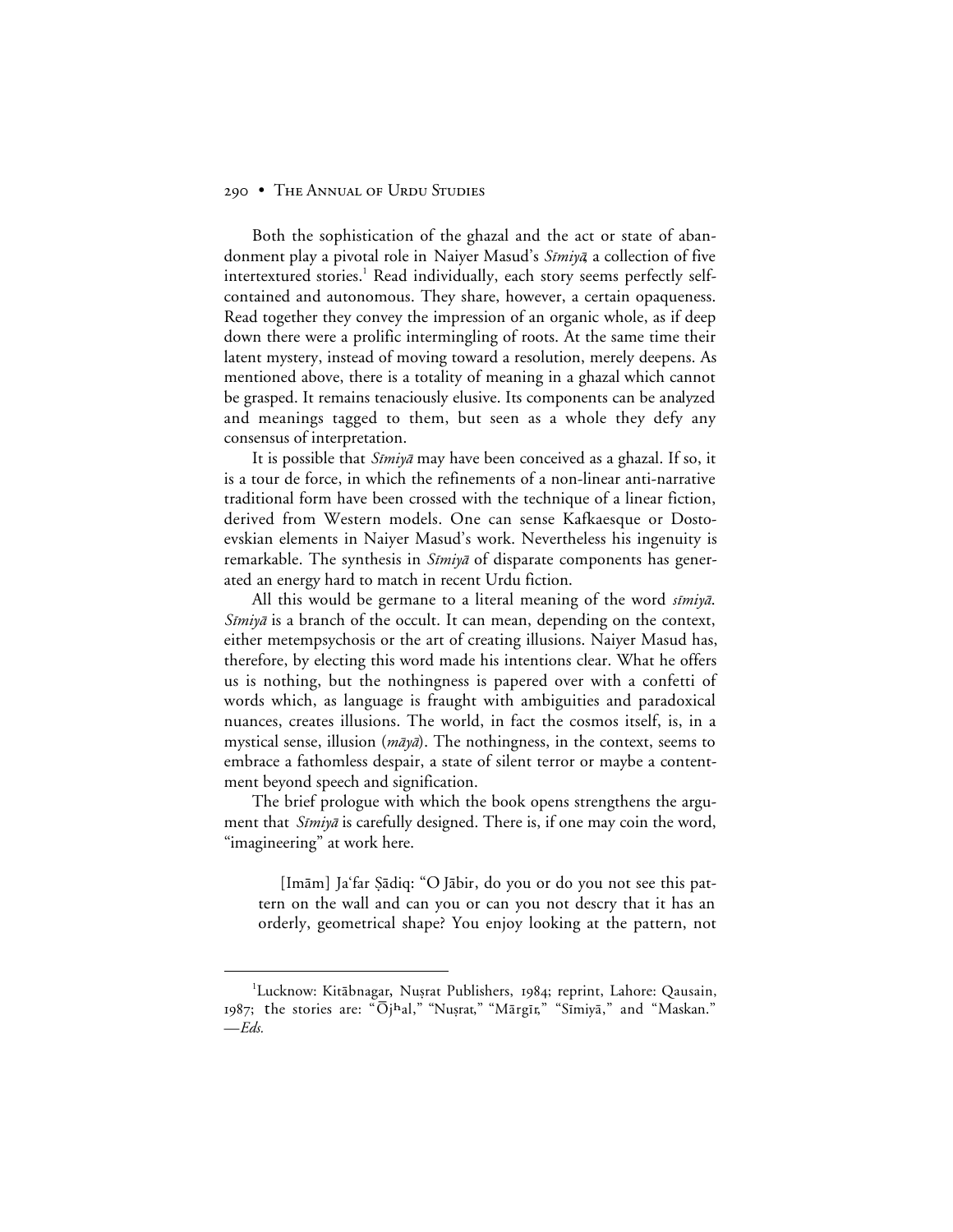because you are versed in geometry and can perceive which geometrical shape it is; you enjoy looking at it because you find it organized, because it is a unified pattern, because it suggests symmetry as well as alignment. Even those who know nothing of geometry find it enjoyable to look at because they notice it is a systematic whole. In fact, even children would have found it fun to look at."  $(p, 4)$ 

The quoted passage makes it eminently plain that *Sīmiyā* is to be seen or read as a densely constructed fictional world. What Naiyer Masud says about his technique of writing in an interview with Asif Farrukhi is another piece of evidence no one can possibly ignore.<sup>2</sup> His statements reveal how carefully he chisels out his prose, how methodically his fiction is plotted. One can almost be lured into assuming that a meticulous, cold-blooded mind is at work. Yes, in a sense, it is all that. But the imagination which shapes the stories is anything but calculating. It is like a natural force, beyond good and evil, driven by its own compulsions and secret agendas; even motivated by a compassion which does not discriminate.

It is not the only contradiction in Naiyer Masud's fiction which revels in opposites. These don't jar the narrative but simply melt into it. Take his prose, for instance. It is a marvel of neatness, words and sentences discreetly placed in co-relation to each other. Like a becalmed surface of water reflecting what is around and above it. The neat exterior is the vehicle of a narrative which records considerable distress continuously. It acts almost like a seismograph, noting down the dips and swells of an unassuageable anguish. The prose aspires to circumscribe a magnitude of deception. It only confirms what Joyce Carol Oates said in another context: "As dreams cannot be controlled, so the flowering of any work of art cannot be controlled except in its most minute aspects."<sup>3</sup> Or as Hugh Kenner wrote in his "The Politics of the Plain Style": "Plain prose, the plain style, is the most disorienting form of discourse yet invented by man"; or "the details have that mundane oddness, that slight touch of the grotesque, which usually is encountered in life but not in the

 $\overline{a}$ <sup>2</sup>For which, see Asif Farrukhi, "Nayyar Mas'ūd sē Guftgū," in Suhēl Ahmad, ed. Mehrābēn (Lahore: Polymer Publications, 1992), pp. 199–217. An abridged translation of this interview appears elsewhere in this issue. —*Eds.*

 $3$ The article was received without proper documentation and citations. The *AUS* has supplied partial citations where possible. —*Eds.*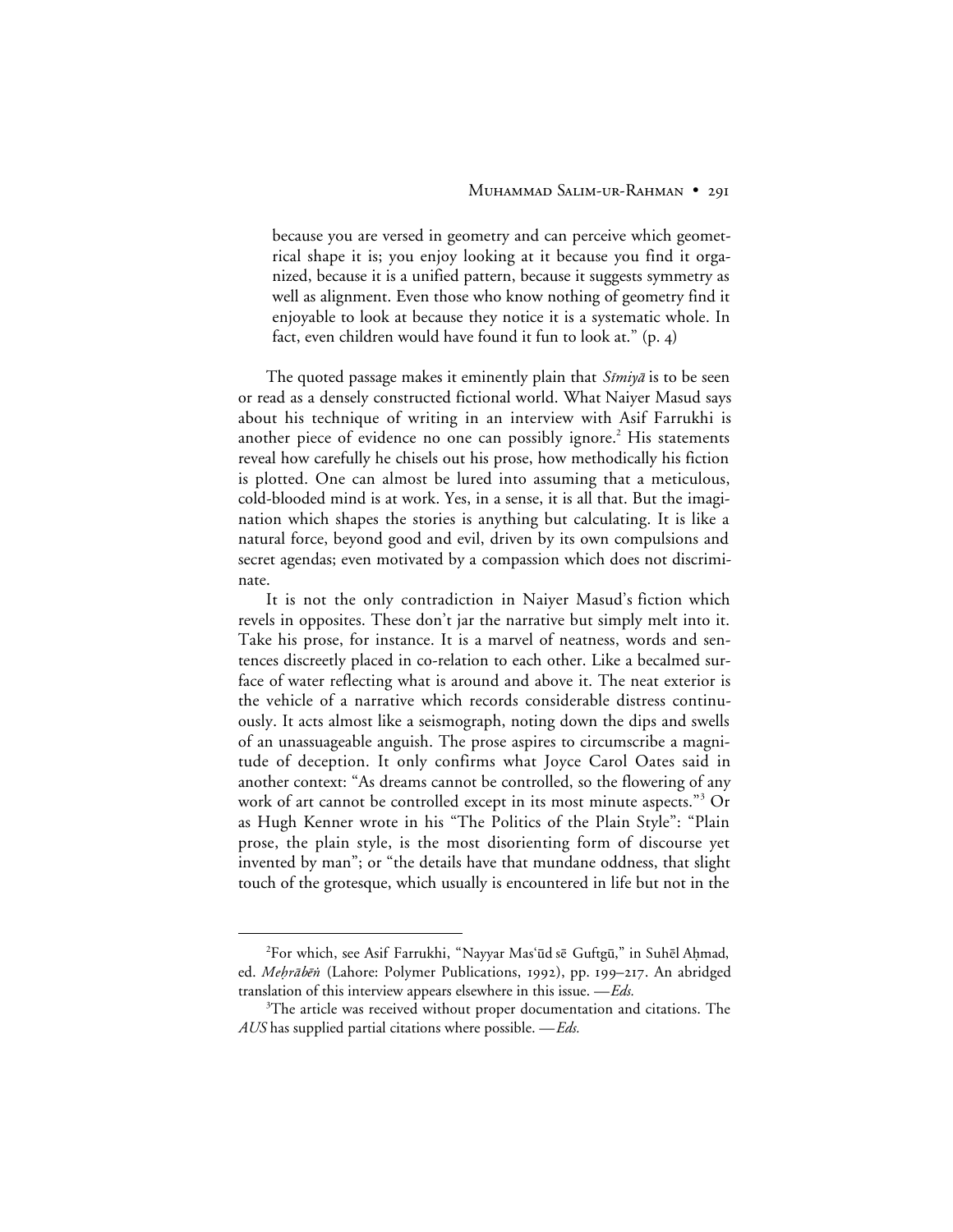schematic world of the novel." These remarks shed some light on why Naiyer Masud's prose has puzzled its readers, deceiving them into thinking that what they have read is translation, an exotic bravura which does not conform to the norms of regular Urdu prose. To be able to dissimulate so effortlessly is, at least in the domain of fiction, a distinction of the highest order.

His procedure of composing a story is also peculiar, though not unique. After writing the first draft he cuts it very heavily, leaving huge gaps in the narrative. It is in adroitly connecting the scattered remains that his skill principally lies. Let us imagine that his story initially consists of one hundred pages. He proceeds to hack it down so that barely twenty pages survive. He doesn't prune, he deletes with a vengeance. Only a writer devoted to his vision would be ruthless enough to weed out so much, weed out perhaps even well-written passages, in order to let only the indispensable stand. The method is reminiscent of a film director who shoots a lot of footage and resorts to heavy editing to rearrange and modify his composition.

So he actually severs tangible connections and retains intangible or subtle ones. What we read, in each case, is not the story itself but its distillates. He believes that severing tangible connections does not matter. Their presence will somehow be felt. In the interview referred to above he says:

Now I am not sure if I am imagining things or if there is some truth in what I say but I believe that once a thing is created and then removed from the scene, it continues to exist, even after its removal, in some way or other. For example, here you are, seated on this sofa. When you move away from it, even then, to a certain extent, your being would be there, although in a very vague or illusory sort of way. That is to say, this sofa would be somewhat different from another sofa which may have just been delivered by a furnituremaker and has not been occupied by anyone. Now obviously this difference cannot be exposed in words but it can be felt.<sup>4</sup>

The remarks do make sense. An afterimage can be real in a sensory way. A fiction, bristling with invisible interruptions also makes sense. If every person's life is fiction, and there are signs that indicate that it may

 $<sup>4</sup>$  Farrukhi, *op. cit.*, p. 207.</sup>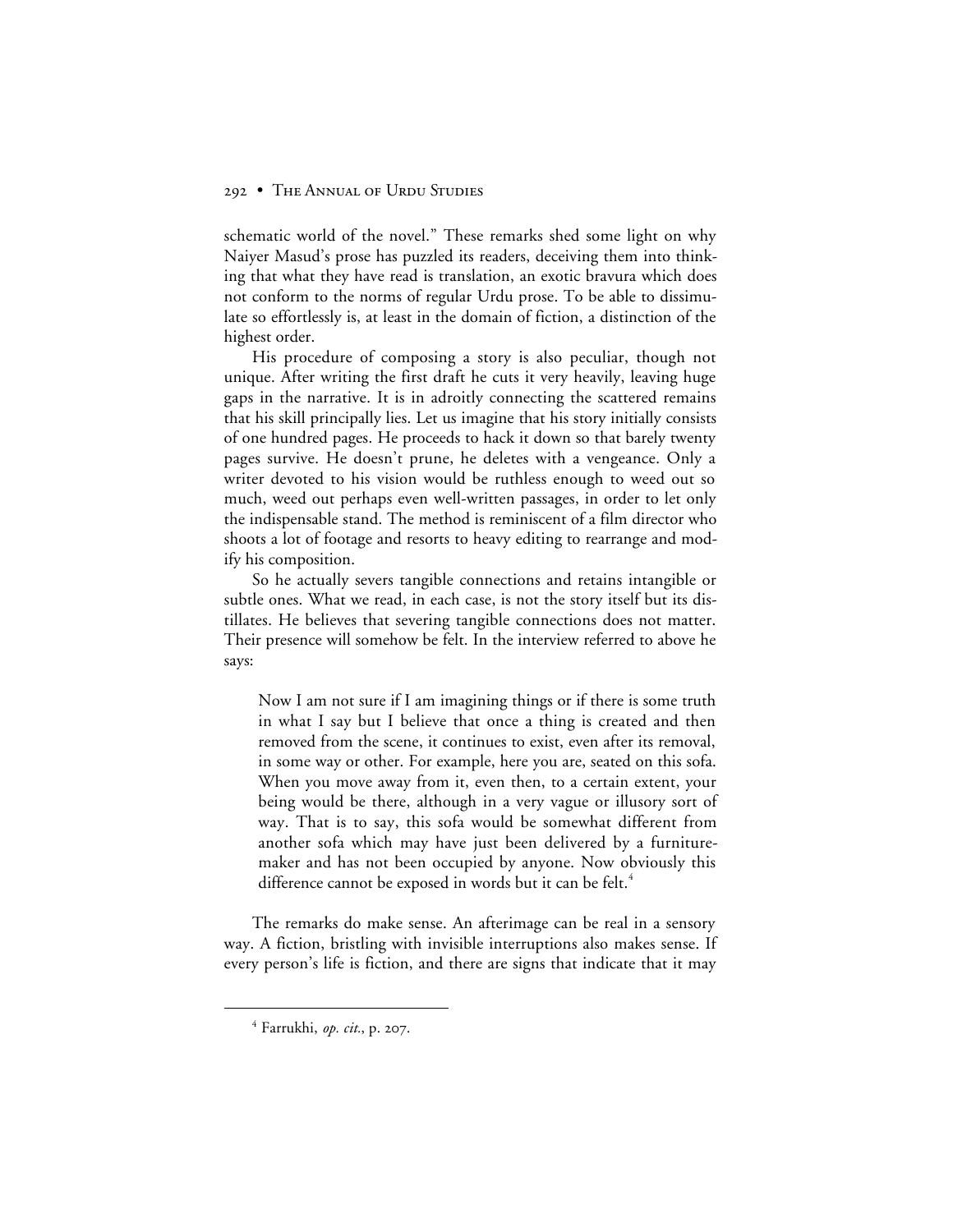be so, then it is severely interrupted each night or every time he or she goes to sleep. The conscious self, for a while, is in abeyance. As we spend, on average, as much as one-third of our life asleep, our personal fiction is punctuated with big gaps, and still remains, meaningfully, a unified, identifiable whole. Therefore, while Naiyer Masud's fiction appears to be unrealistic, it, in fact, approaches reality from another, less familiar, angle.

He also dislikes conventional endings, endings, that is, which seem imposed, inevitable or are rounded off with an odd twist. His stories begin *in medias res* and end *in medias res*. Indeed, *Sīmiyā* begins as it ends: the first paragraph and the penultimate one are the same. Perhaps this accounts for the shadowy sense of interminableness which these stories evoke.

Nor do these stories have an identifiable locale and time span. One thing alone is certain: There is nothing here which can be pinpointed as belonging to the modern era. Nothing, however, is incidental in Naiyer Masud's fiction. The absence of signposts from the landscape denotes directionlessness. The predicament facing the protagonists is timeless. It also brings the fictional world of the author in line with traditional Urdu tales and *dāstāns* whose locale and chronology are largely a matter of make-believe. A connection is also established with the dream world which stages its strange and unmanageable dramas nowhere.

Everything here seems to take place in the middle of a vast and vague transition. What had once been meaningful and authentic is no longer there, although its afterimage or afterglow can be dimly sensed. What is to come remains an unknown factor. The immediately visible or accessible is no more than an amorphous discontent, tidily observed in the firstperson singular. The narrators (there are two distinct narrators) act as witnesses to the unfolding of a complicated tragedy they have no means of averting.

The things that were once vital and central have become outdated and peripheral, reduced to, and stashed away as, curios and museum pieces. An incessant diminishment is at work. In the ancestral home of one of the narrators stands an exquisite replica of a great palace which once existed. A palace represents grandeur, authority and vitality. A small model, however elegant, represents nothing. It serves only to remind its owners of vanished glories or to perpetuate feelings of helplessness.

Little wonder that the young protagonist wants to escape from what is a demoralizing environment. Life in his ancestral home is safe but meaningless. Existence elsewhere would be, or so he fancies, challenging, open to sudden shifts and turbulences. What he fails to realize is that the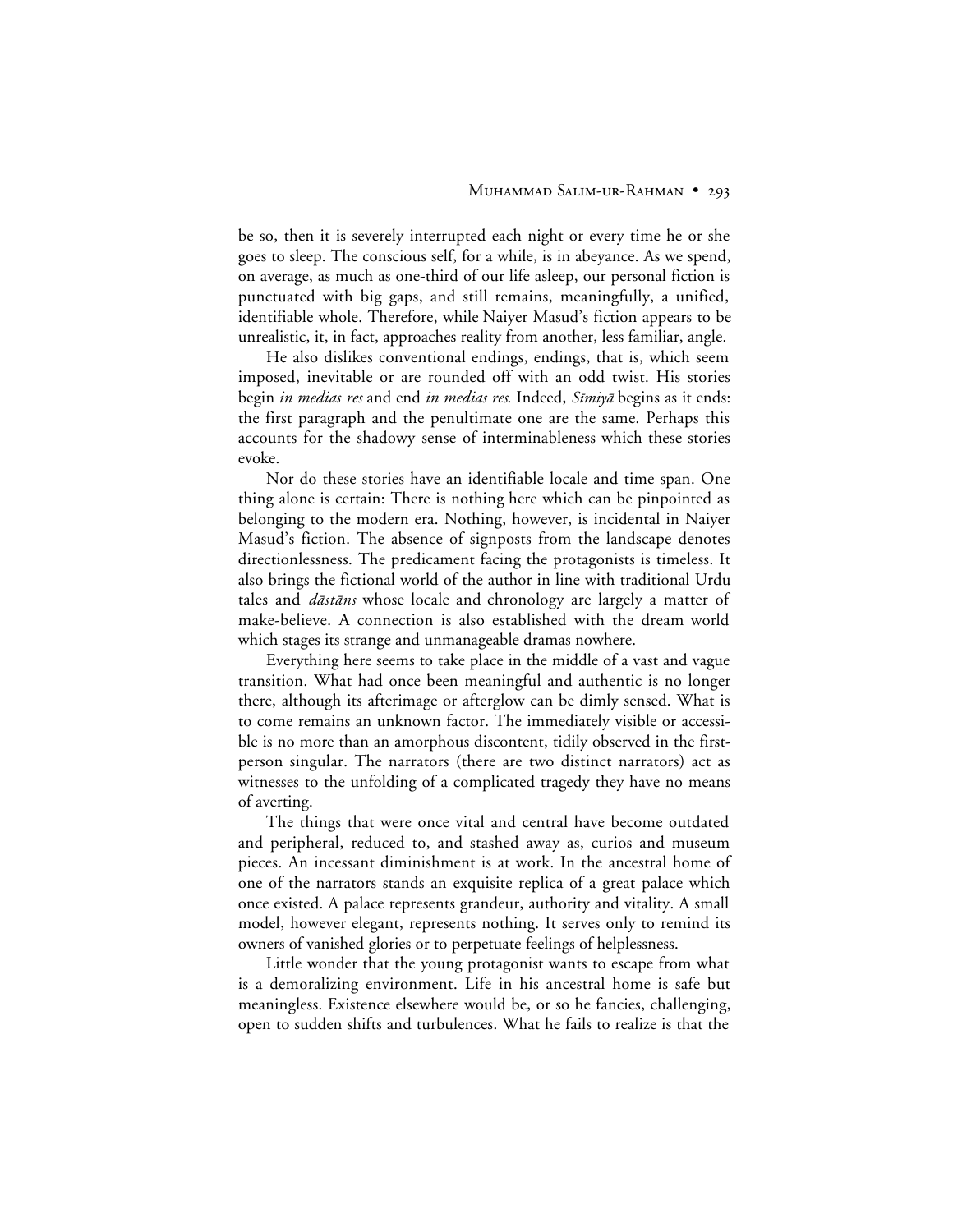meaninglessness and tedium are as much a part of his psyche as that of his surroundings. What Octavio Paz says about the characters one encounters in Dostoevski's fiction applies to Naiyer Masud's young man's wanderlust also:

But the true nihilist, as Dostoevski saw more realistically, neither dances nor laughs: he goes from here to there—around his room or, it's the same to him, around the world—without ever being able to do anything. He is condemned to go round and round, talking to his phantoms. His sickness […] is a continual dissatisfaction, an inability to love anyone or anything, a restlessness without object, a disgust of the self—and a love of the self.

The trouble which vitiates Naiyer Masud's young man is insidious. The very idea of submission is alien to his nature. He can't go on living with his overbearing elders. They rule the roost and he must submit to their wishes, irrespective of whether they make sense to him or not. Worse still, he is unable to love. A state of being in love implies submission; submission to the beloved who is seen either as ascendant or as an equal. Both these ideas, to look up to someone or to regard him or her as an equal, are anathema to him. They represent a threat to his identity. It is one of the reasons why he contemplates murdering the girl with whom he had enjoyed moments of furtive pleasure. To yield any further to feminine wiles fills him with horror. Later on he lives with the fantasy that his lustful pursuit of the girl forced her to drown herself in a river. The fantasy is necessary, so that he can saddle himself permanently with feelings of guilt. To kill someone in cold blood is bad enough. It is much nastier to feel you have driven somebody to commit suicide.

His relations with women are brief, uneventful encounters, like someone taking a census of lust. More peculiar is his preoccupation with houses, each of which seems to him to contain a definite spot of desire as well as of fear, with both desire and fear at times occupying the same spot, as if there were nothing to differentiate between them. As houses symbolize possession, shelter, family life, relationships, privacy, the feminine, it is possible to see his attitude to life and its mysteries as voyeuristic. His obsession with entrances and side-entrances, the locking and unlocking of doors, has sexual undertones but also resembles paranoid gestures aimed at laying some ghost to rest. As far as the persistent search for the spots where desire or fear resides, the remarks of Andrei Tarkovsky, a director whose films have much in common with the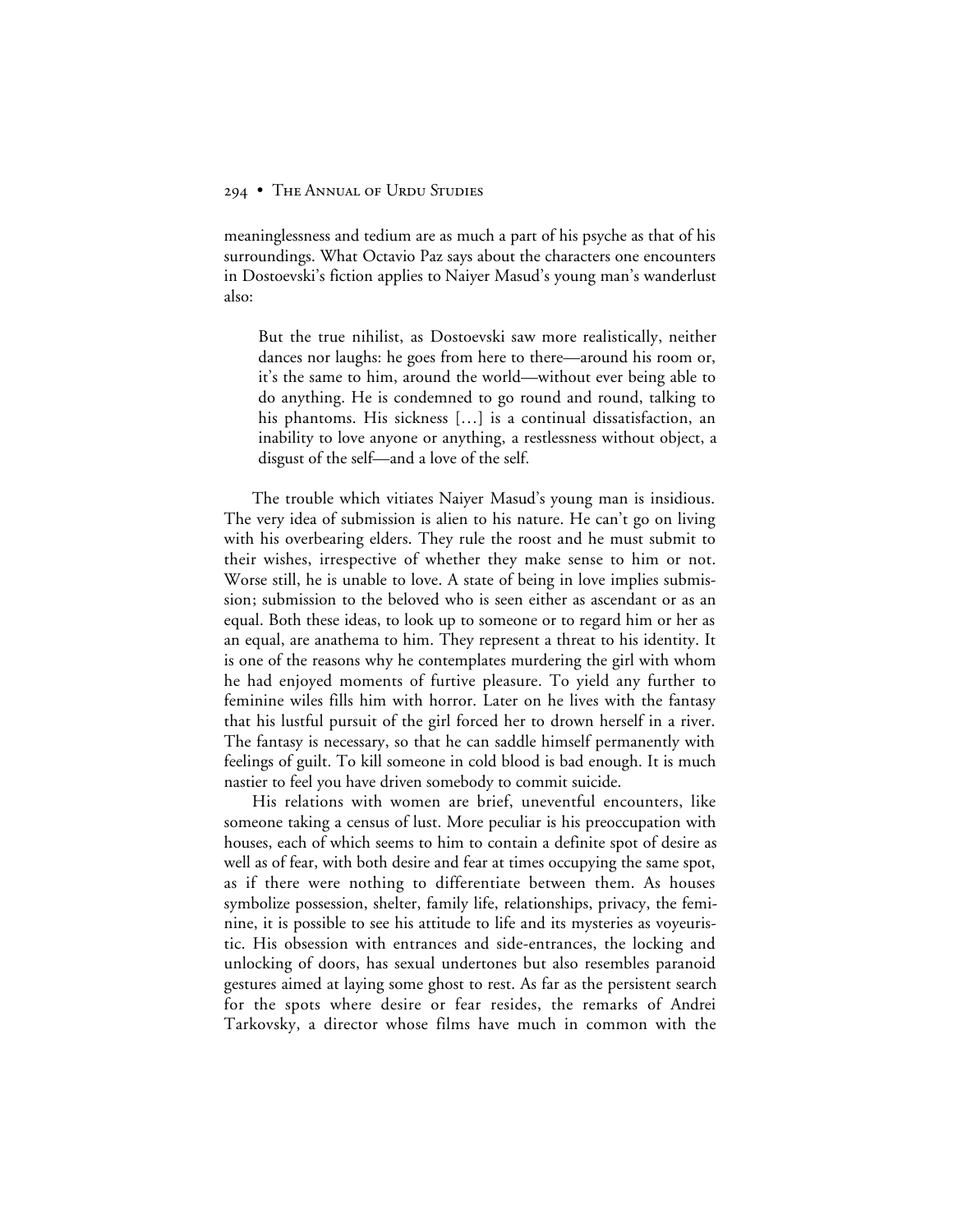tendencies apparent in  $\delta m \dot{\psi}$ , are much to the point:

We live in a fallible world. Man is born free—free and without fear, but our history is but a long history of attempts to take refuge, take cover—escape, to escape from nature, and those conditions make us cower up against each other. Our contacts, our relationships with each other, do not happen because we wish them to happen, because we desire them. They do not happen because we wish to derive pleasure from those relationships, but because we are afraid.

Strangely enough, after the first two stories, women disappear from the setting of *Sīmiyā*. Only towards the end, with the tempo of the whole struggle winding down, do we come upon a young woman ministering to the needs of a schizophrenic patient. Have the women been exorcised? Or, as the quest of the protagonist to locate a point of stability where all is in a flux leads him into all sorts of incompleteness, the absence of women may be a referral to further and deeper fragmentation.

Halfway through the pentad is a story about a forest and a settlement infested with snakes, a sort of sinister arcadia. Here the storyteller grapples, in a dreamscape gone sour, with deep-seated anxieties. In the story's twilit, fatalistic atmosphere—where the dense vegetation is alive with snakes and marked by the entrances and exits of listless woodcutters and descriptions of snakebites and indigenous treatment—disorientation reaches its apex. It is the deepest layer of the book and the most primitivistic. The presence of a shaman-like master healer of snakebite offers hope of sanity. He stalks the place like a mistrustful redeemer but ultimately fails. The young man who had joined him as a helper, another voyeuristic role, learns little and cannot replace him. The indecision and uncertainty is all-pervading. When the young man asks the settlers why they are felling the trees, they have no sensible answer. An old man tries to reassure him by saying: "It is a good place to live in. True there are far too many snakes around but we also have among us a healer of snakebite." Yet a few lines later, with nothing having changed in the meantime, he remarks, "It was a good place to live in." Obviously they all live in confused times. It is interesting to note that whereas in " $\overline{O}$ jhal," the first story, the young man leaves his ancestral home voluntarily, both in "Mārgīr" and "Sīmiyā," once the situation becomes disturbingly threatening, he has to flee from what amount to temporary retreats.

 $Simiy\bar{a}$  constitutes the core of the book, encapsulating Naiyer Masud's basic concern, that is, as Muhammad Umar Memon said, commenting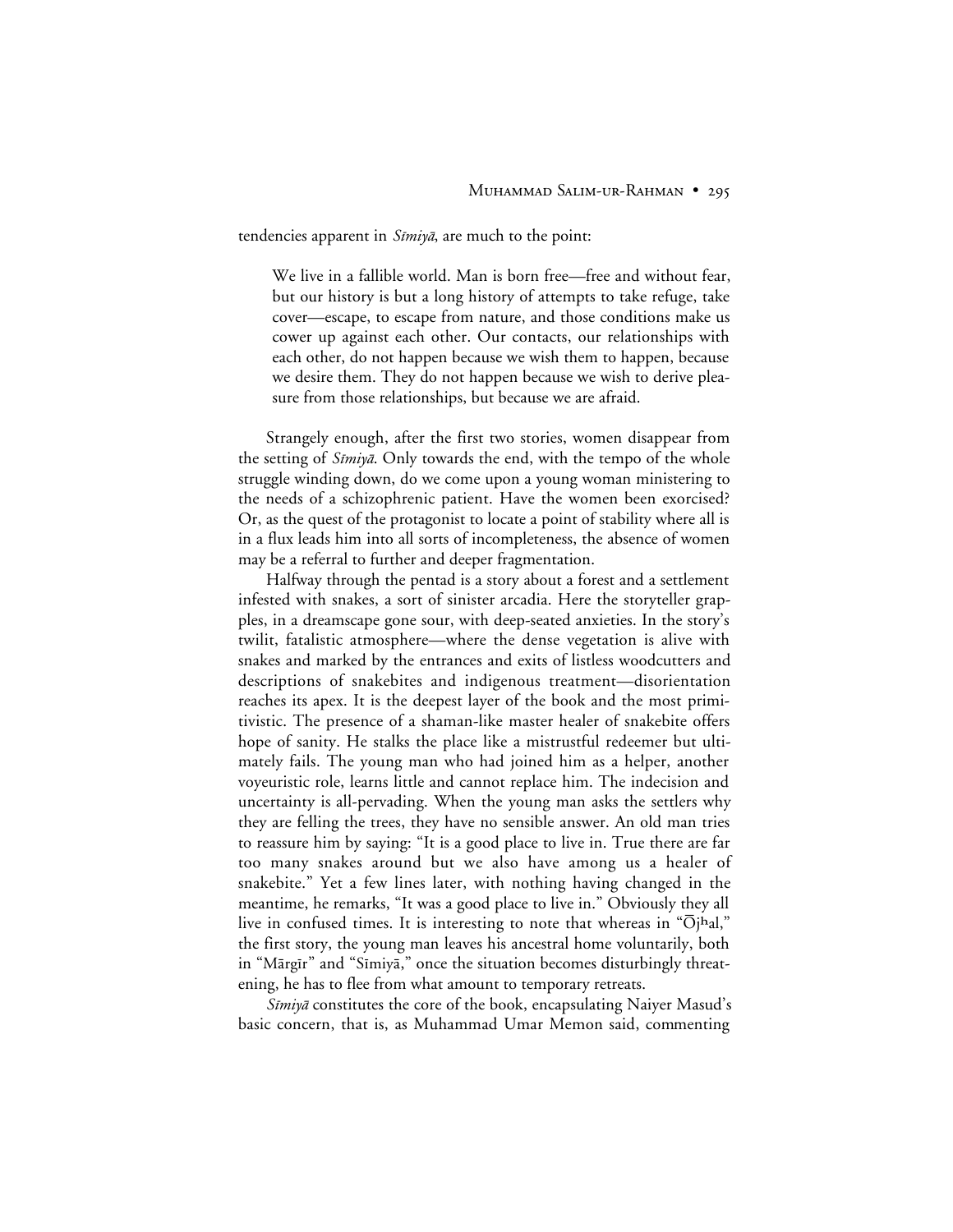on "Nuṣrat," the entire problem of *being*.<sup>5</sup> Although it makes no concessions at all, and is terrifyingly self-contained, tending to become more insoluble with every reading, it is, with its assemblage of a ruined palace, a river, shapes in the mist, a cemetery, clouds, quick showers, a magic bone which can make it rain, a child who was born without hands, a black dog, a black cat, surly natives and an occultist, one of the strangest and most readable stories ever written. It is conceived on a grand scale, although *conceived*, circumstantially speaking, seems the least appropriate word to describe its genesis. Not conceived but received, a purgatorial or chthonic outpouring, dammed and contained only by a mastery over prose.

The questions raised by it are straightforward enough but momentous. Has the world we inhabit been created in such a manner as to leave the impression of having been left incomplete? Is it an act simultaneously of creation and abandonment? Has man been abandoned by his Creator, left to fend for himself in a world falling apart?

The young fugitive is finally persuaded to live in a tower of the dilapidated palace. The only other inhabitant of the ruin is an occultist who pretends to own it. As the young man surveys the ruined structure he finds something odd about it which resists explanation.

Finally I realized that I had spent a long time moving around, looking at each and every part of the collapsing structure. I had felt somewhat puzzled and imagined that careful examination of the building would put an end to my perplexity. But I couldn't quite make out what I was puzzled about.

"You also can't make any sense of it," I heard the owner speak. "That's the strangest thing about it."

"What?" I asked.

"The fact that even in its present condition the palace does not look old."

He was dead right.

A little later the occultist suggests that it doesn't look old because it has been built to resemble a ruin. He cannot divine the logic which may have compelled someone to *build* a *ruin* but is certain that he who built it must be lurking somewhere around. He simply can't abandon it and go

 $rac{1}{5}$ <sup>5</sup>Ed. *The Colour of Nothingness* (Delhi: Penguin Books, 1991), p. xxvii.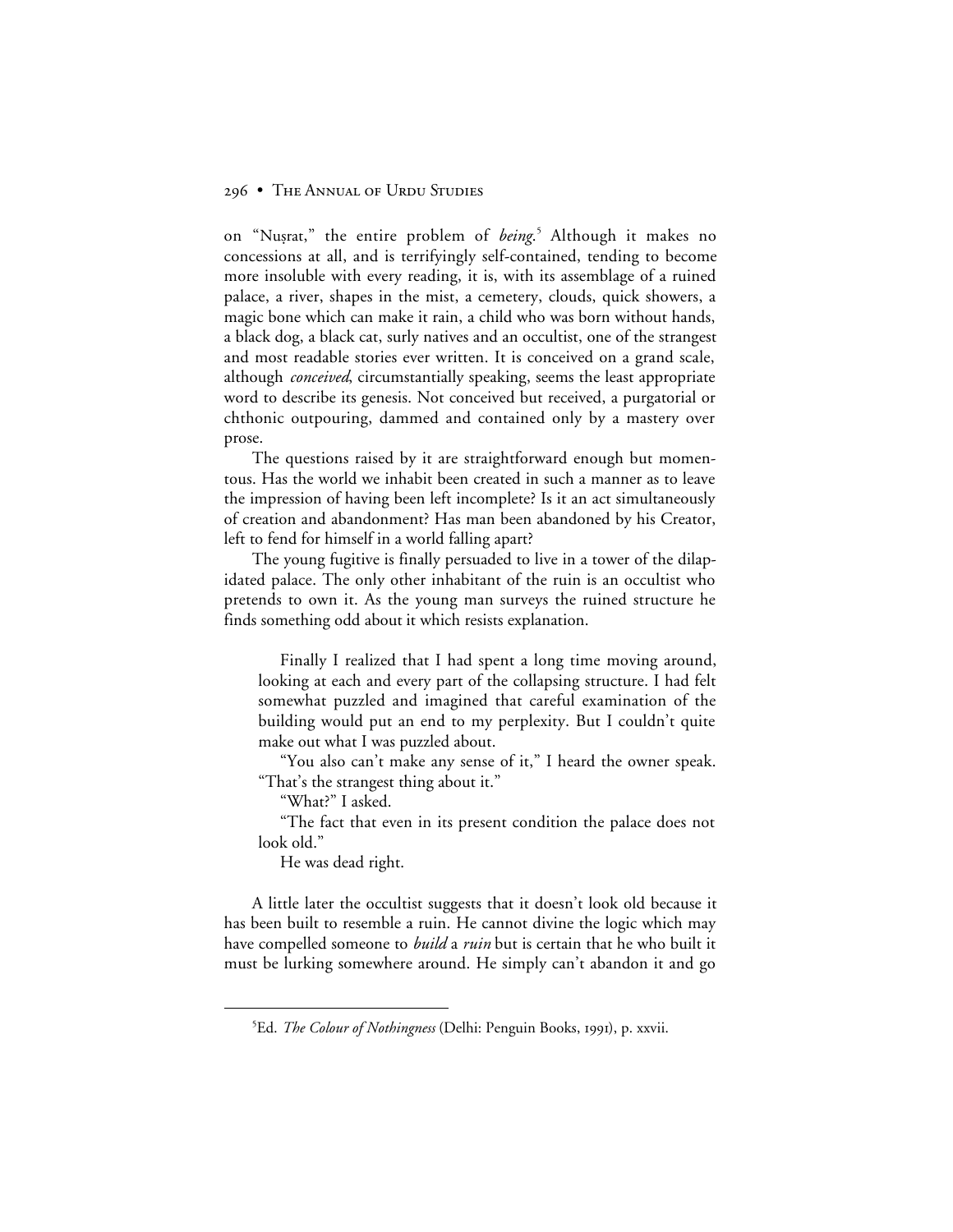away, he avers.

"But why are you looking so worried?" I asked and didn't know what to say next. "What is there to feel worried about?"

"Because I would have done the same had I built an edifice myself," he said with great conviction.

Is it perhaps an admission that nothing in the world is complete, $6$ neither its physical aspects, nor its creatures, man included, with an incomplete woman in every man and an incomplete man in every woman, each striving for full individuation, nor things created by man's hands or imagination? We begin to die bit by bit as soon as we are born, each body being a juxtaposition of health and illness. Nothing looks old because incompleteness is a perennial condition. A child is as helpless as an old man. Old age is a second childhood. The young man is called "the old newcomer" by the occultist.

It is indeed up to the individual, in his or her circumstances of life, to be blessed or damned. Up to him to give himself over to despair, to feel completely alone, orphaned and helpless in an absurd universe, from which God has withdrawn. Or to feel humbled or blessed because all he can sense or achieve is incompletion and there is room to look forward to a fulfillment. To love is to be conscious of one's incompleteness. There is no abandonment. To hate is to be conscious of one's incompleteness. There is a profound sense of abandonment. It is up to us to choose where we wish to live, in heaven or in hell.

The occultist should, in all fairness, be a worried man. There is a streak of callousness in him and, not surprisingly, he draws a wrong conclusion. He lives in a mandala of anxiety, fear and hate and confers on incompletion a self-centered irrevocability. When he performs a magic rite he deliberately violates the procedure but much to his horror it makes no difference to the outcome. The magic still works. The illogicality of it all literally mortifies him. His faith in everything and everyone, even himself, is destroyed. He no longer has the courage to face the chaos.

In the end, or if we prefer, right at the beginning, one of the narrators dispenses with speech altogether. Another act of abandonment. It is here that one feels helpless, confronted by an intractable quandary. Is it a case

 <sup>6</sup>  ${}^{6}$ It is not for nothing that the world is called a kharāba (ruin) in Persian and Urdu.